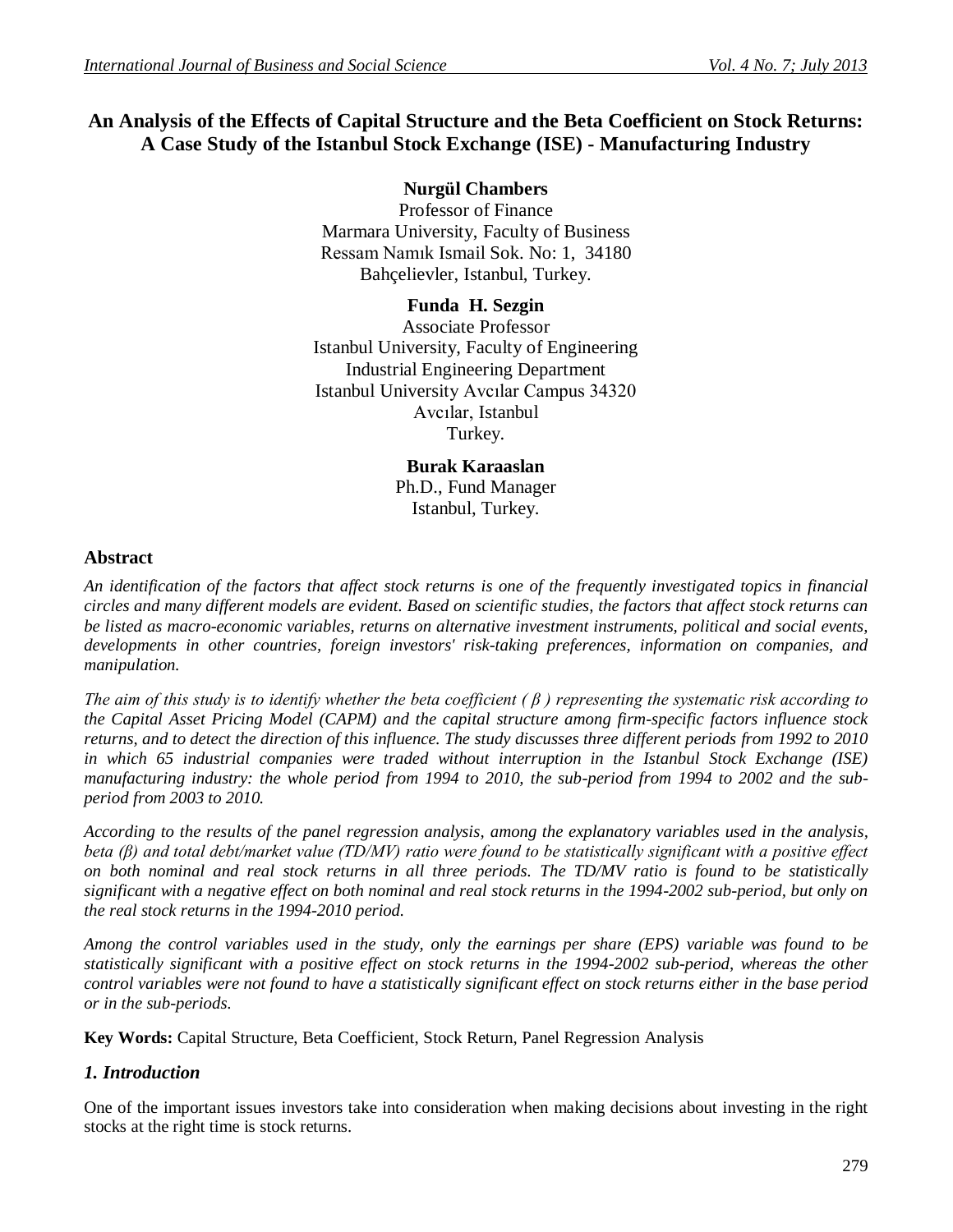Unsurprisngly, the existing literature contains many studies on stock returns and the factors that affect them. Various methods proposed in the literature supersede each other at different points and many factors are known to affect stock returns. However, the factors that affect stock returns, in general, can be classified as macro-economic and firm-specific. The aim of this study is to identify whether the beta coefficient  $(\beta)$  representing the systematic risk according to the Capital Asset Pricing Model (CAPM) and the capital structure among firm-specific factors influence stock returns, and to detect the direction of this influence. In this context, the beta coefficient together with the variables in the capital structure is evaluated in the panel regression model. The capital structure variables in the model are total debt/total assets, total debt/market value, return on equity, earnings per share and the degree of financial leverage. The explanatory power of these variables and the beta coefficient and their direction of influence are studied, and the results are evaluated for both the CAPM and capital structure.

The analysis discusses three different periods from 1992 to 2010 in which 65 industrial companies were traded without interruption on the Istanbul Stock Exchange (ISE) manufacturing industry: the base period from 1994 to 2010, the sub-period from 1994 to 2002 and the sub-period from 2003 to 2010. The purpose of distinguishing between periods is the fact that the economy between 2003 and 2010 was relatively more stable than was the case between 1994-2002. Significant changes were observed in major macro-economic factors such as economic growth and a steady decline in interest rates in the 2003-2010 period when compared to the 1994-2002 period. The study tries to identify whether these changes affected the capital structures of firms and the stock returns in a different way.

## *2. Literature Review*

### *2.1. Studies on the Relationship between the Beta Coefficient and Stock Returns*

In his study analysing the relationship between conditional beta (risk) and returns in international stock markets using monthly stock returns from January 1970 to July 1998, Fletcher (2000) applied the same method used by Pettengill et al (1995). The study used the monthly returns in the Morgan Stanley Capital International (MSCI) stock indices from 18 developed countries and the MSCI world index returns which represented the market portfolio in the beta calculations for each country. In this analysis, the whole sample period of 1970-1998 together with the sub-periods of 1970-1998 and 1984-1998 were analysed separately. An overall evaluation of empirical findings supported the existence of a relationship between conditional beta (risk) and returns for the whole sample period, and indicated that this relationship was symmetrical.

In his study, Lam (2001) analysed the data set made up of daily returns from 132 stocks in the Hong Kong Stock Exchange during the 1980-1995 period, and the relationship between the conditional beta (risk) and returns under CAPM. The results showed a strong conditional positive and negative relationship between risk and returns in the Hong Kong exchange. Lam suggested that these results, in general showed that conditional CAPM is a practical equilibrium pricing model for the Hong Kong stock market. In their study on non-financial firms registered in the Malaysian and Singaporean stock exchanges from 1988 to 1996, Lau et al (2002) examined the relationship between the stock returns and firm-specific variables of beta, firm size, P/E ratio, cash flow/price ratio, market to book value ratio and growth rate of sales ratio with a cross-section analysis. In this study, they identified a conditional relationship between beta and stock returns, both in the Malaysian stock exchange and in the Singaporean stock exchange.

In his 2003 study, Drew (2003) stated that beta alone is not sufficient in explaining stock returns and applied a multi-factor model that included factors such as market to book value ratio and firm size. He used cross-section analysis to compare the explanatory powers of his multi-factor asset pricing model and the single-index model (CAPM). The study covered the 1993-1999 period in the Hong Kong, Korea, Malaysia and the Philippines stock markets. According to the author, the study results show that beta alone is not sufficient to explain the returns whereas firm size and market to book value ratio are significantly effective in explaining average stock returns. The author stated that markets were rational and that the multi-factor asset pricing model is better at explaining average stock returns than the traditional single-index model. In their study covering the period between January 1994-December 2002, Wang and Iorio (2007) examined the betas with stock returns, firm size, P/E ratio, liquidity ratio, dividend yield and market-to-book value ratio with cross-section analysis. In the study covering the whole 1994-2002 period, no beta were found statistically significant in explaining stock returns; and therefore, no significant relationship between beta and stock returns were detected.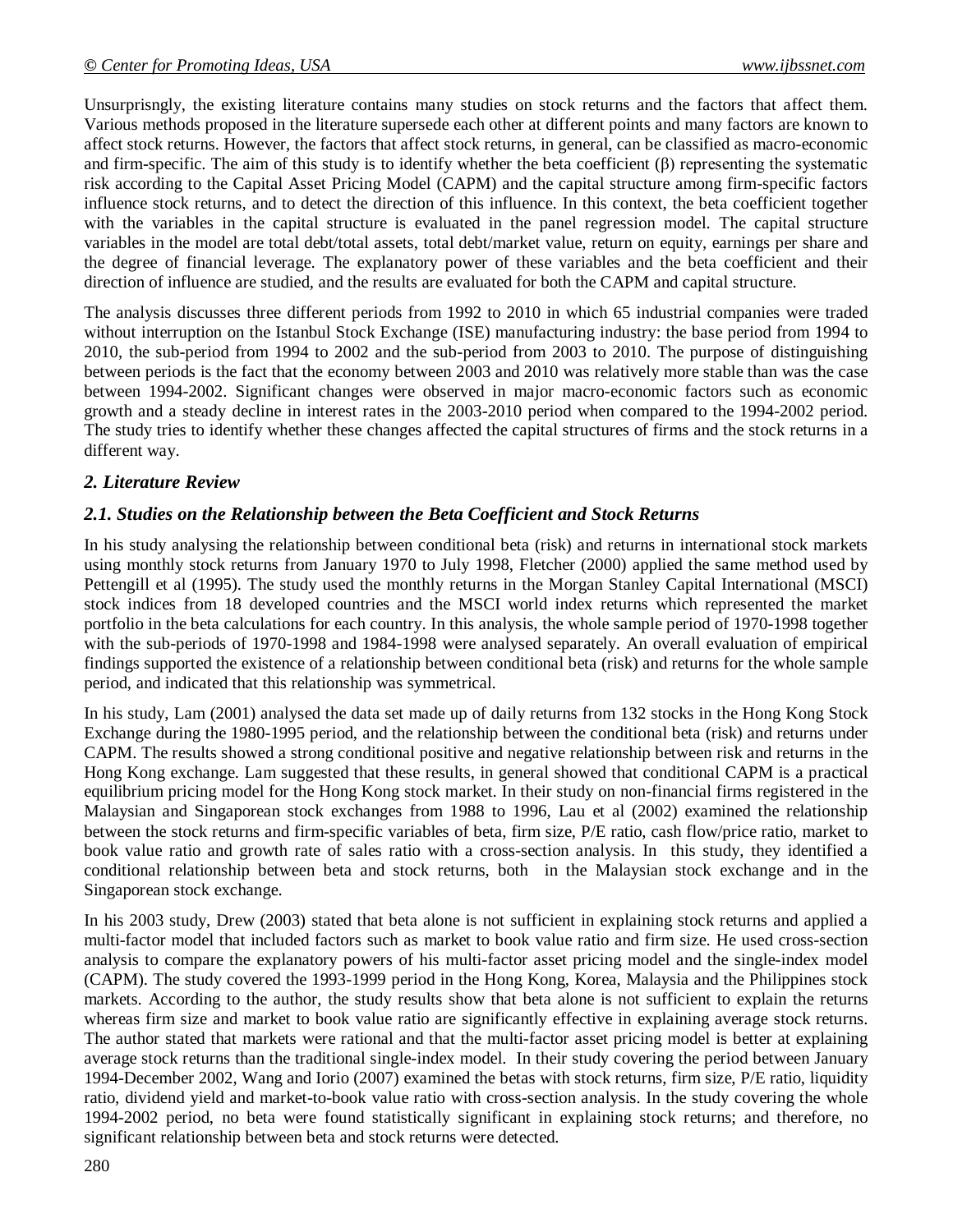The only statistically significant negative relationship that was identified between the local beta and stock returns was observable in the 2000-2002 sub-periods. In their study, Gürsoy and Rejepova (2007) employed the approach used by Fama and McBeth (1973) and Pettengill et al (1995) in order to test the validity of CAPM in Turkey, and the findings suggested a strong relationship between beta and risk premium. According to the authors, who stated that the systematic risk of a portfolio calculated with beta is an important determinant of portfolio returns in Turkey, the results of the study indicated that a portfolio made up of stocks with a high beta shows a better performance in up-market periods when the market risk premium  $(R_m-R_f)$  is positive and that a portfolio made up of stocks with a low beta is a better investment option in down-market periods when the market risk premium  $(R_m-R_f)$  is negative.

#### *2.2. Studies on the relationship between Capital Structure and Stock Return*

Bhandari (1998) studied the relationship between stock returns and the expected leverage ratio in the NYSE during the period between1949-1979. The independent variable in the study was stock returns while the dependent variables were the leverage ratio (Total Assets Book Value - Equity Book Value / Equity Market Value), firm beta and firm size. Results of the analysis showed a significant positive relationship between the leverage ratio and the stock returns of the companies and this relationship is higher in manufacturing firms and in January. Based on these results, Bhandari, noted that the leverage ratio, compared to beta, is a much stronger variable in explaining stock returns.

Muradoğlu and Whittington (2001) analysed the power of the leverage ratios of 170 non-financial companies in the FTSE-350 index between 1990-1999 for the prediction of long-term performances and stock returns. The results showed that portfolios made up of companies with a moderate leverage gained a 20% Cumulative Abnormal Return (CAR) in 3 years. In addition, the portfolios of decimal slices consisting of firms with a low leverage ratio had much higher stock returns than the returns on the market. According to the authors, who found a relationship between stock returns and leverage ratios, a low leverage ratio should be considered an attractive feature for firms and investors.

Muradoğlu et al (2005) analysed 52 non-financial companies in the UK's FTSE-100 index during the May 1991- April 2002 period and examined the relationship between the leverage ratio (total debt/total liabilities) and longterm stock returns. The results of this study showed that with an investment strategy based on a 3-year retention period, the portfolio consisting of companies with a low leverage ratio, obtained abnormal returns (9.9%) when compared to market returns, whereas the portfolio of firms with a high leverage ratio obtained lower returns than the market during the 3-year retention period. According to the authors, a low leverage ratio is perceived as an attractive feature by investors as it reduces financial risk and provides an opportunity to create higher debt financing in the future. The authors state that when determining the optimal leverage ratio, firms have to consider the advantages of a low leverage ratio.

Baturevich and Muradoğlu (2010) examined non-financial companies in the S&P 500 index during the May 1, 1985 - April 30, 2004 period and analysed the relationship between stock returns and leverage ratios, firm sizes, earnings per share/stock price ratio (E/P), book-to-market value ratio and betas. In this study, the portfolio consisting of companies with the lowest leverage ratio were found to have a cumulative excess gain of 17.1% in the 3-year retention period (statistically significant at the 1% level). In addition, the higher the leverage ratio, the lower the abnormal returns. According to the results of this study, the leverage ratio is quite an important variable in explaining stock returns in the 3-year retention period, and also, firms with low leverage ratios have cumulative abnormal returns in the 3-year retention period.

Yang et al (2010) studied the period of 2003-2005 in the Taiwan stock exchange in order to identify the factors that affect capital structure and stock returns. They used two different ratios as a leverage ratio in the context of capital structure: long-term debt/total book value of assets (LT/BVA) and long- term debt/total market value of assets (LT/MVA). The main purpose of their analysis was to determine the way leverage ratio and stock returns affected each other mutually. The results of the study showed that the leverage ratio significantly and positively affects stock returns, and although stock returns have a similarly significant effect on determining leverage ratio, their effect is negative. Therefore, according to the authors, the results showed that both variables significantly influence each other, but the direction of the effect differs.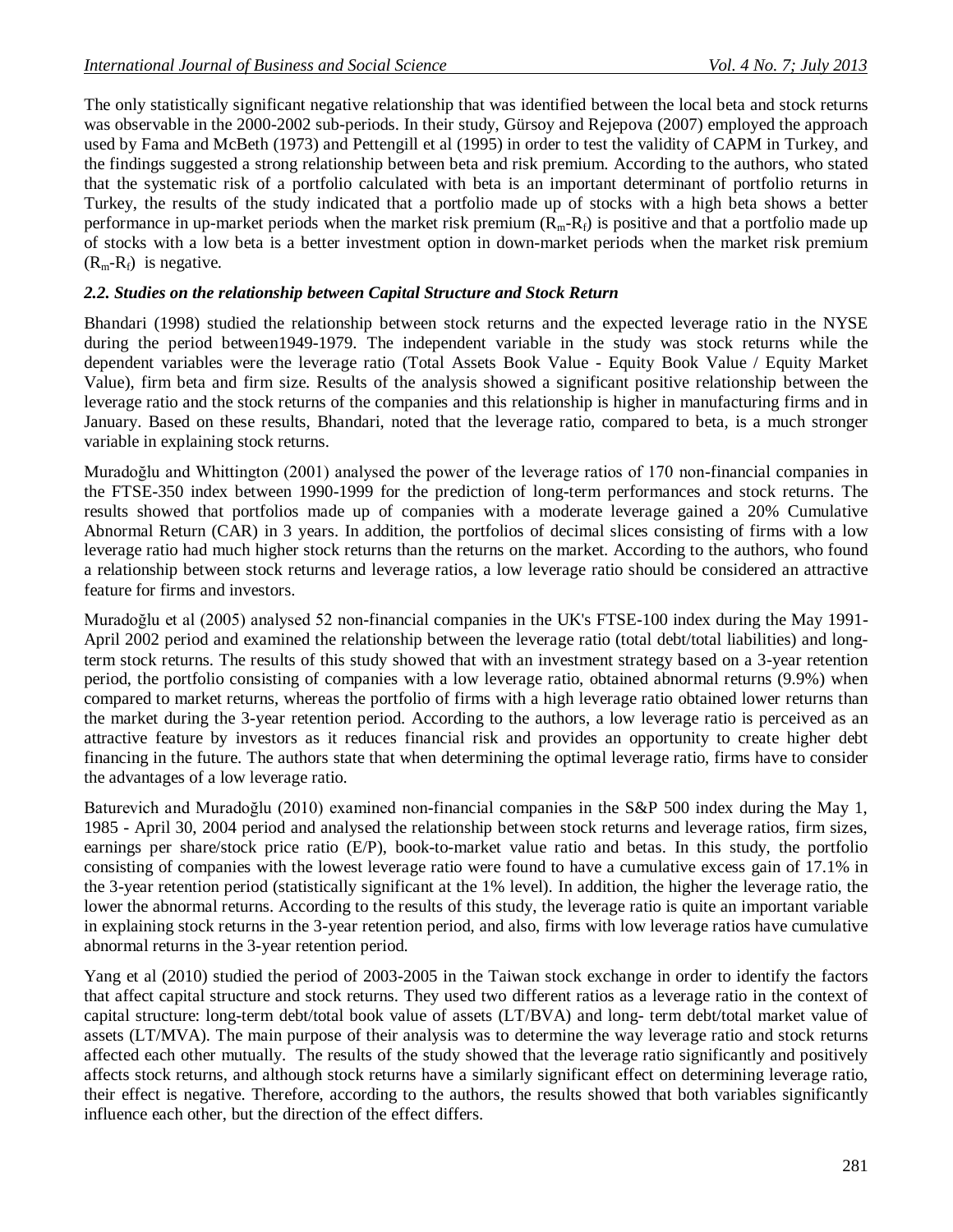## *3. Empirical Analysis*

### *3.1. Purpose and Scope*

This study attempts to show whether beta  $(\beta)$ , which represents the market price risk arising from macroeconomic factors, and the capital structure variable of the firm-specific factors influence stock returns, and determine in which direction this effect is seen. The analysis consists of the quarterly data from 65 firms traded continuously in the Istanbul Stock Exchange (ISE) manufacturing industry during 1992-2010 with a main period of 1994 Q1-2010 Q4 and sub-periods of 1994 Q1-2002 Q4 and 2003 Q1-2010 Q4.The main reason why the analysis starts with 1994 Q1 is that firms use minimum 2-year old retrospective data in calculating beta (β). Care was taken during the analysis to ensure that, as in previous studies, non-financial companies were examined in order to identify the relationship between capital structure and stock returns. Therefore, in order to create a set of homogeneous data from non-financial firms, 65 companies operating in the ISE manufacturing industry and traded continuously between the years of 1992-2010 were selected as samples.

### *3.2. Data and Methodology*

The data from the 65 companies was calculated using the balance sheet and income statements that they had announced quarterly. Each firm's stock return was determined by calculating the 3 months of nominal returns for each quarter and the real returns adjusted for the Consumer Price Index (CPI). The stock beta (β) in the analysis was calculated using the stock's retrospective returns of 5 years (if available) or 2 years for each quarter. The variables and calculation methods used in the study are shown in Table 1.

After determining the data set to be used in the analysis, the years of 1994-2010 were determined as the base period and the years of 2003-2010 and 1994-2002 as two sub-periods. The four different panel regression models below were constructed for the application.

*Model1:*  $HGET_{i,t+1} = \beta_0 + \beta_1 Beta_{it}$ *Model2:*  $HGET_{i,t+1} = \beta_0 + \beta_1 TDTA_{it} + \beta_2 TD/MV_{it}$ **Model3:** HGET<sub>it+1</sub> =  $\beta_0$  +  $\beta_1$ TD/TA<sub>it</sub> +  $\beta_2$ TD/MV<sub>it</sub> +  $\beta_3 ROE_{it}$  +  $\beta_4 EPS_{it}$  +  $\beta_5 DFL_{it}$ **Model4:**  $HGET_{i,t+1} = \beta_0 + \beta_1 Beta_{it} + \beta_2 TDTA_{it} + \beta_3 TD/MV_{it} + \beta_4 ROE_{it} + \beta_5 EPS_{it} + \beta_6 DFL_{it}$ 

In these models  $HGET_{i,t+1}$  represents the three-month nominal (real) stock returns in the t+1 period; beta represents the systematic risk (market risk arising from macro-economic variables); TD/TA represents the ratio of total debt to total assets; TD/MV represents the ratio of total debt to market value; ROE represents return on equity; EPS represents earnings per share; and DFL represents the degree of financial leverage. In order to ensure that the firm-specific independent variables used in the analysis are known, data of the independent variables in the (t) period were matched with data of stock returns in the  $(t+1)$  period. In other words, a three month period between stock returns was adopted between the independent variables and the dependent stock-returns variable. To determine what type of panel regression analysis was suitable for the model, Chow and Breush Pagan tests were applied in the first stage. For the four models of nominal and real returns created for each sub-period, the  $H_0$ hypothesis which resulted in the Pooled model was accepted. Therefore, all the models were analysed according to the pooled regression method.

While the models were estimated in the Eviews 7.1 program, the Generalized Least Squares (GLS) option was selected and the heteroscedasticity problem was avoided. This estimation method is one of the methods most effective in eliminating the auto-correlation and heteroscedasticity (changing variance) problems. However, for each model Wooldrige and Green heteroscedasticity tests were run, and no assumption deviation was found.

## *3.3. Empirical Findings*

As in all time series analyses, the panel data methodology conducting both time and cross sectional analyses requires that variables should be stationary in order to show the real relationships between the variables. This study investigates common unit root processes with panel unit root tests according to Levin, Lin and Chu (2002) and the unit root process for each unit (firm) individually in parallel with Im, Pesaran and Shin (2003).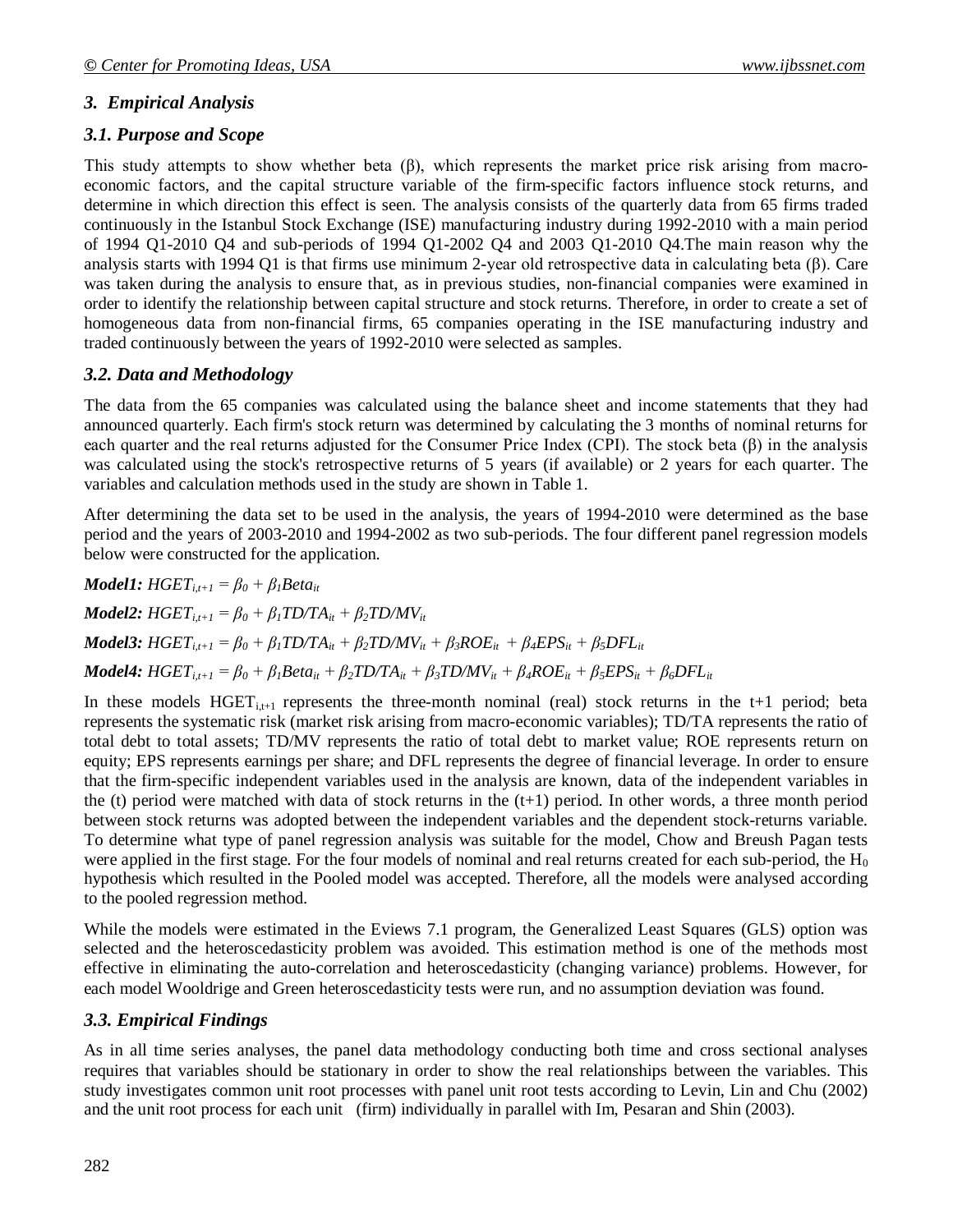The stationarity in individual invariant series is analysed through the Augmented Dickey Fuller (ADF) (1979) test. The results of the stationarity analyses of the data used in the panel regression are given in Table 2. In line with the results in Table 2, as (p) is smaller than the critical value of 0.05 in all series with the exception of beta series,  $H_0$  hypothesis is rejected and the series are to be regarded as stationary. Only in beta series (p) is larger than the critical value and the  $H_0$  hypothesis is not rejected and observed to be unit root. For this reason, the difference was included in the beta series, which was identified to be stationary following unit root tests applied to the new series. Therefore, in this study, only the beta-series beta (FBETA) is defined as cases with the level of other studies that have been analyzed.

Stating that the beta series should be tested for stationarity, Tunçel (2009) mentions that the beta is a measure of sensitivity to fluctuations in the stock market and that economic phenomena which affect the market return on all stocks can show the different features at different periods. For example, interest rates, an increase in the GDP and declining exchange rates can increase stock returns in one period; however, reverse movements in the same factors can reduce stock returns in another period. According to the author, the changes in stock returns caused by economic factors result in a non-stationary beta over time, and therefore, beta should be tested for stationarity. In our study, the stationarity test results of the beta series appear to support this view.

#### *3.3.1. The Basic (Descriptive) Statistics and Correlation Analysis Results Covering the 1994-2010 base Period*

The basic statistics regarding the variables used in the analysis covering the 1994-2010 period are given in Table 3, and the correlation analysis values are shown in Table 4.

### *3.3.2. Comparison of the Results of the Panel Data Analysis for the 1994-2010 Period*

Table 5 shows the analysis results of the equations for the 1994-2010 periods. All the models used in the 1994- 2010 period are, in general, statistically significant (F-prob. value<0.05). The results of the 1994-2010 period shown in Table 5, indicate that beta is statistically significant both on *nominal* and on *real* stock returns (p<0.05), and appears to have a positive effect. In other words, the increase in the beta of stocks also increases its return whereas a reduction results in a reduced return. The TD/TA ratio between 1994 and 2010 is found to be statistically insignificant (p>0.05) on the *nominal* stock returns, but statistically significant (p <0.05) with a negative effect on the *real* stock returns. In other words, an increase in the TD/TA ratio reduces *real* stock returns, whereas a decrease in the ratio increases *real* stock returns. The TD/MV ratio in the 1994-2010 period appears to be statistically significant (p<0.05) with a positive effect on both *nominal* and *real* stock returns. In other words, an increase in the TD/MV ratio raises both *nominal* and *real* stock returns, and a decrease in the ratio reduces both *nominal* and *real* stock returns.

Among the control variables used in the analysis ROE, EPS and DFL are not found to have a statistically significant effect (p>0.05) either on the *nominal* or the *real* stock returns. An overall evaluation of the results from the 1994-2010 period shows that beta and TD/MV ratio are statistically significant (p<0.05) with a positive effect on both *nominal* and *real* stock returns. In other words, as beta and TD/MV ratio increase, stock returns also increase; however, as beta and TD/MV ratio decreases, stock returns also decrease. The TD/TA ratio in the 1994-2010 period appears not to have a statistically significant effect (p>0.05) on *nominal* stock returns, but it appears to be a statistically significant (p<0.05) with a negative effect on *real* stock returns. The reason why the TD/TA ratio has different effects on nominal and real stock returns may result from the fact that firms prepared their financial statements according to historical cost before 2003 but adjusted for inflation after 2003. This is because the TA (total assets) item in balance sheets adjusted for inflation showed very important differences from its counterpart in historical cost balance sheets. This difference is especially a result of the equity item.The TD/TA ratio variable used in the whole 1994-2010 period was created using both historical cost data and inflation adjusted data from balance sheets. For this reason, in the analysis of the entire period, the TD/TA ratio appears not to have a statistically significant effect (p>0.05) on *nominal* stock returns. However, it appears to be statistically significant (p<0.05) in the analysis done with *real* stock returns after the elimination of inflation. This result is thought to be supportive of the above-mentioned idea about the differences in balance sheet arrangements. In order to confirm the accuracy of this view, the two sub-periods of 1994-2002 and 2003-20120 should be analysed separately.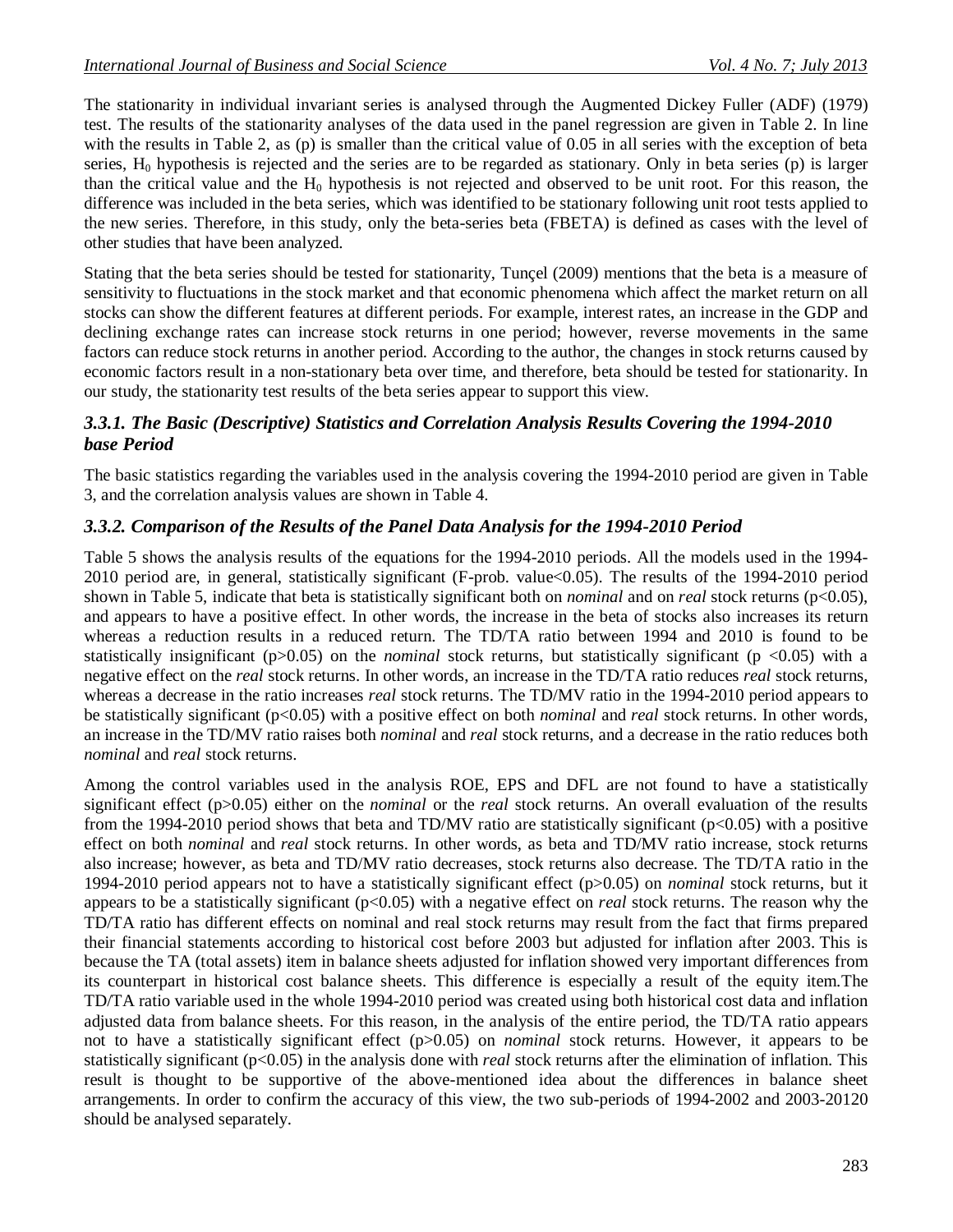The results from the separate analyses of historical cost balance sheets between 1994 and 2002 and balance sheets adjusted for inflation between 2003 and 2010 are expected to be statistically significant for both *real* and *nominal* returns, or insignificant for both *nominal* and *real* returns. The analyses for the two sub-periods are presented below.

## *3.3.3. Analysis Results for the 1994-2002 Sub-period*

The table 6 consists of the results of the analyses which use the historical cost balance sheet data from the 1994- 2002 periods. All the models used in the 1994-2010 period are, in general, statistically significant (F-prob. value  $\langle 0.05 \rangle$ . The analysis results in table 6 show that beta is statistically significant p  $\langle 0.05 \rangle$  with a positive effect on both *nominal* and *real* stock returns in the 1994-2002 period. In other words, the increase in the beta of stocks also increases their return whereas a reduction results in a reduced return.The TD/TA ratio is statistically insignificant (p<0.05) with a negative effect on both *nominal* and *real* stock returns during the 1994-2002 period. In other words, an increase in the TD/TA ratio causes a reduction in both *nominal* and *real* stock returns, and a decrease in the ratio reduces both *nominal* and *real* stock returns. The TD/MV ratio in the 1994-2010 period appears to be statistically significant (p<0.05) with a positive effect on both *nominal* and *real* stock returns. In other words, an increase in the TD/MV ratio raises both *nominal* and *real* stock returns, and a decrease in the ratio reduces both *nominal* and *real* stock returns. The EPS used as a control variable in the models found to be statistically significant (p<0.05) during the period of 1994-2002 with a positive effect on both *nominal* and *real* stock returns. In other words, an increase in the EPS raises both nominal and real stock returns, and a decrease in the EPS reduces both nominal and real stock returns. The other control variables of ROE and DFL used in the analysis do not appear to have a statistically significant effect on either *nominal* or *real* stock returns.

## *3.3.4. Analysis Results for the 2003-2010 Sub-period*

The table 7 consists of the results of the analyses which use the balance sheet data adjusted for inflation from the 2003-2010 period. All the models used in the 1994-2010 period are, in general, statistically significant (F-prob. value<0.05). The analysis results for the 2003-2010 period given in Table 7 show that beta is statistically significant (p<0.05) with a positive effect on *real* stock returns. In other words, an increase in the beta of stocks also increases their real returns whereas a reduction results in a reduced real return. However, beta in model 1, where it is used as the only independent variable for *nominal* stock returns, has a statistically significant positive effect (p<0.05), but in model 4, where beta is used as an independent variable together with capital structure variables (TD/TA and TD/MV) and control variables, this effect is found to disappear (p>0.05).The TD/TA ratio in the 2003-2010 period does not appear to be statistically significant (p<0.05) either for *nominal* or for *real* stock returns. The TD/MV ratio in the 2003-2010 period is found to be statistically significant (p<0.05) with a positive effect on both *nominal* and *real* stock returns. In other words, an increase in the TD/MV ratio raises both *nominal* and *real* stock returns, and a decrease in the ratio reduces both *nominal* and *real* stock returns.The other control variables of ROE and DFL used in the analysis do not appear to have a statistically significant effect on either *nominal* or *real* stock returns.

## *3.3.5. A Comparison of the Results of the Panel Data Analysis According to Periods and Benefits*

The empirical findings obtained in this analysis are summarized both as periodic returns (1994-2010, 1994-2002 and 2003-2010) and as nominal and real returns in the table 8.

## *4. Conclusion*

The empirical findings from this study show that beta  $(\beta)$  was statistically significant and had a positive effect on both *nominal* and *real* stock returns during the whole 1994-2010 period and the 1994-2002 and 2003-2010 subperiods. This result supports the CAPM which suggests that there is a positive relationship between the financial asset beta and the expected return. The Total Debt/Total Assets (TD/TA) ratio had a statistically insignificant effect on *nominal* stock returns during the whole 1994-2010 period, while its effect was statistically significant on *real* stock returns. When the analysis was repeated for the historical-cost balance sheets of 1994-2002 and the adjusted-for-inflation balance sheets of 2003-2010, the TD/TA ratio appeared to have a statistically significant negative effect on both *nominal* and *real* returns during the 1994-2002 period. It has been concluded that the reason why the analysis gave the same results with both *nominal* and *real* returns for the two sub-periods but different results for the 1994-2010 period is due to the changes in balance sheet writing methods.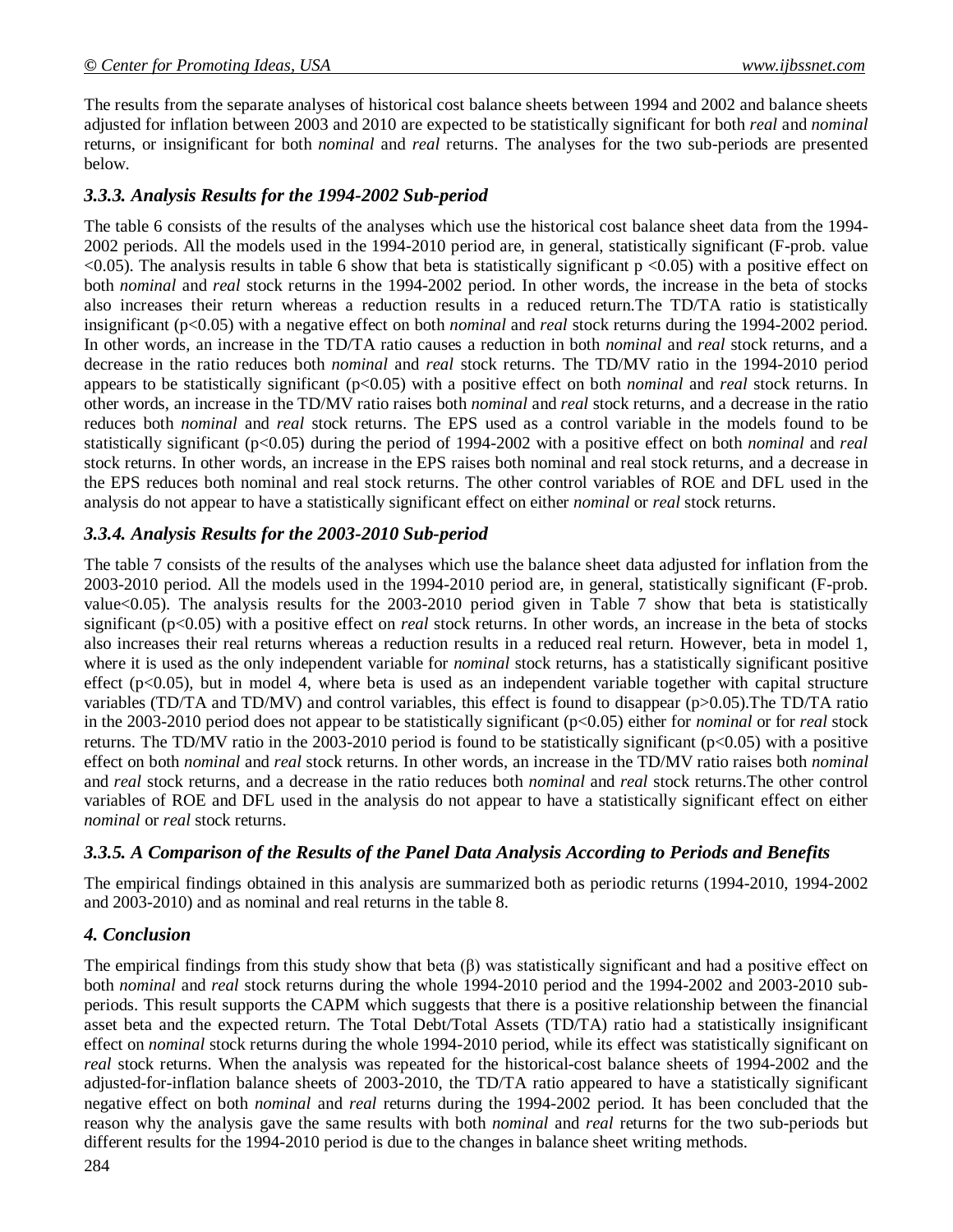For analyses that are conducted over long periods like this, it is advised that this condition not be overlooked. The Total Debt/Market Value (TD/MV) ratio is found to be statistically significant with a positive effect on both *nominal* and *real* stock returns during the whole 1994-2010 period, as well as the sub-periods of 1994-2002 and 2003-2010. This result supports the theories which suggest that as the weight of debt increases in capital structure, company value could also increase.

When the TD/TA and TD/MV ratios are considered together within the scope of capital structure, an increasing total debt in the TD/TA ratio appears to have a negative effect, and an increasing total debt in the TD/MV ratio appears to have a positive effect on stock returns. Although the TD/TA ratio had a statistically insignificant effect on real stock returns during the 2003-2010 sub-period, the fact that it had a significant negative effect on real returns during the 1994-2002 sub-period and the whole 1994-2010 period shows that stock returns decrease as the TD/TA ratio increases. An increase in the share of total debt within total assets is considered to be a risk factor by investors.

| <b>Variables Used in the Analysis</b> | <b>Calculation Definition</b>                                              |  |  |  |
|---------------------------------------|----------------------------------------------------------------------------|--|--|--|
|                                       | The quarterly nominal percentage changes for each stock are                |  |  |  |
| Nominal Stock Return (HGET(N))        | calculated using prices adjusted for capital increases and                 |  |  |  |
|                                       | dividend payments.                                                         |  |  |  |
|                                       | Calculated using the quarterly nominal percentage changes                  |  |  |  |
| Real Stock Return (HGET(R))           | for each stock adjusted for the Consumer Price Index (CPI)                 |  |  |  |
|                                       | $(100 + Nominal Return) / (100 + CPI) * 100-100$                           |  |  |  |
|                                       | ISE-100 index is used to represent the market portfolio.                   |  |  |  |
| Beta $(\beta)$                        | Calculated using monthly data of 5 years (if available) or 2               |  |  |  |
|                                       | years.                                                                     |  |  |  |
| TD/TA                                 | <b>Total Debt/Total Assets</b>                                             |  |  |  |
| <b>TD/MV</b>                          | <b>Total Debt/Market Value</b>                                             |  |  |  |
| Return on Equity (ROE)                | Net Profit/Equity                                                          |  |  |  |
| Earnings Per Share (EPS)              | Net Profit/Number of Current Shares                                        |  |  |  |
|                                       | Calculated as the ratio of the percentage change in the                    |  |  |  |
| Degree of Financial Leverage (DFL)    | company's profit per share to percentage change in profit                  |  |  |  |
|                                       | before interest and tax. $(\% \Delta \text{ EPS} / \% \Delta \text{ PBT})$ |  |  |  |

| Table 1: List of the Variables Used in the Analysis |
|-----------------------------------------------------|
|-----------------------------------------------------|

|                     | <b>HGET(Nominal)</b> |        | <b>HGET(Real)</b> |        | <b>FBETA</b>     |        | <b>TD/TA</b>     |        |
|---------------------|----------------------|--------|-------------------|--------|------------------|--------|------------------|--------|
| <b>Method</b>       | <b>Statistic</b>     | Prob.  | <b>Statistic</b>  | Prob.  | <b>Statistic</b> | Prob.  | <b>Statistic</b> | Prob.  |
| Levin, Lin &        |                      |        |                   |        |                  |        |                  |        |
| Chu $t^*$           | $-35.823$            | 0.0000 | $-47.711$         | 0.0000 | $-27.910$        | 0.0000 | $-3.630$         | 0.0001 |
| Im, Pesaran         |                      |        |                   |        |                  |        |                  |        |
| and Shin W-         |                      |        |                   |        |                  |        |                  |        |
| stat                | 49.217               | 0.0000 | $-49.506$         | 0.0000 | $-48.344$        | 0.0000 | $-3.916$         | 0.0000 |
| <b>ADF</b> - Fisher |                      |        |                   |        |                  |        |                  |        |
| Chi-square          | 3068.10              | 0.0000 | 5254.67           | 0.0000 | 4953.64          | 0.0000 | 191.471          | 0.0004 |
|                     | <b>TD/MV</b>         |        | <b>ROE</b>        |        | <b>EPS</b>       |        | DFL              |        |
| <b>Method</b>       | <b>Statistic</b>     | Prob.  | <b>Statistic</b>  | Prob.  | <b>Statistic</b> | Prob.  | <b>Statistic</b> | Prob.  |
| Levin, Lin &        |                      |        |                   |        |                  |        |                  |        |
| $Chu t^*$           | $-4.595$             | 0.0000 | $-8.004$          | 0.0000 | $-11.960$        | 0.0000 | $-21.709$        | 0.0000 |
| Im, Pesaran         |                      |        |                   |        |                  |        |                  |        |
| and Shin W-         |                      |        |                   |        |                  |        |                  |        |
| stat                | $-9.719$             | 0.0000 | $-15.930$         | 0.0000 | $-15.750$        | 0.0000 | $-58.808$        | 0.0000 |
| <b>ADF</b> - Fisher |                      |        |                   |        |                  |        |                  |        |
| Chi-square          | 221.311              | 0.0000 | 841.021           | 0.0000 | 808.349          | 0.0000 | 4825.73          | 0.0000 |

*Table 2: Panel Unit Root Test Results*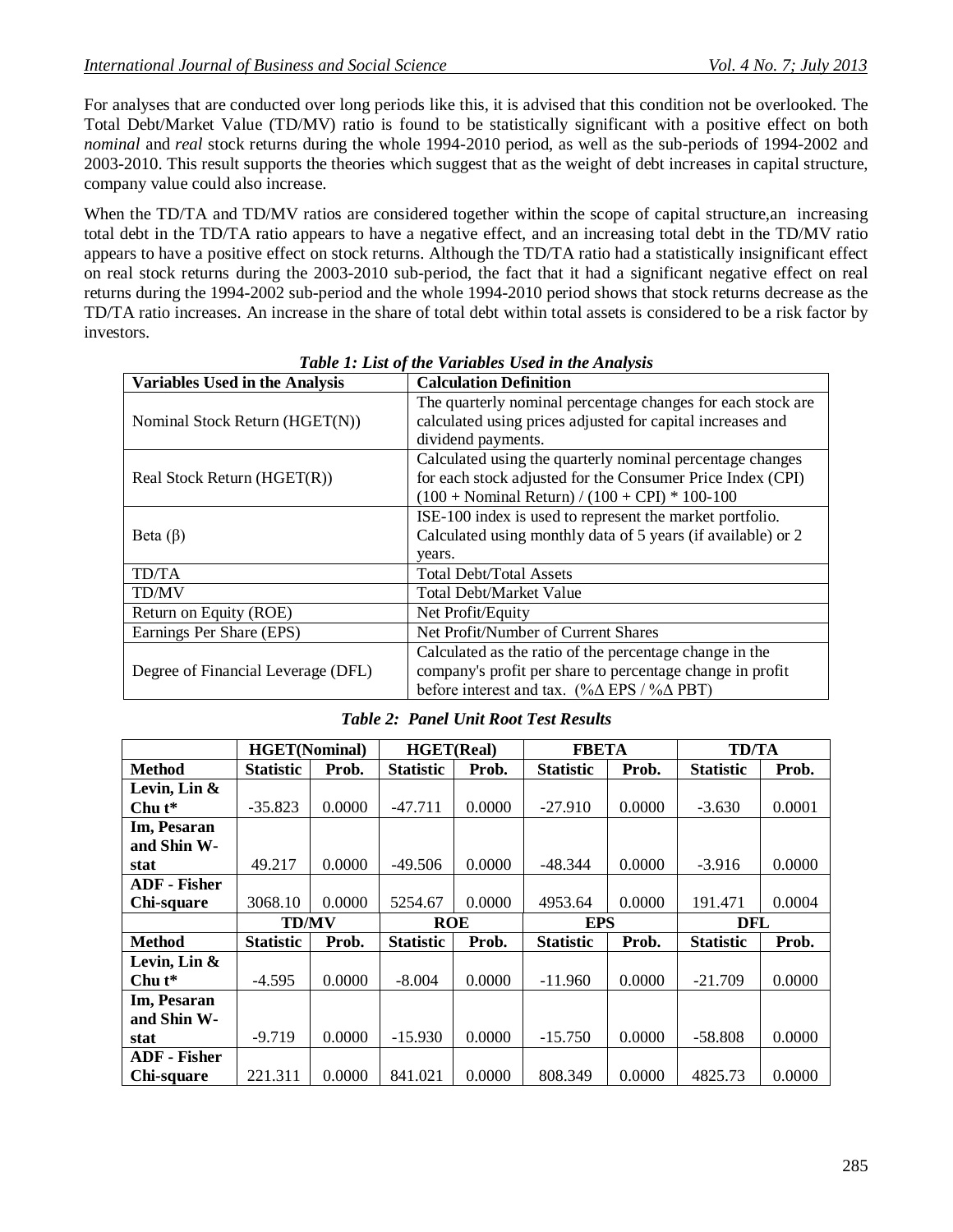|                          | HGET(N) | HGET(R)  | <b>BETA</b> | <b>TD/TA</b> | <b>TD/MV</b> | <b>ROE</b> | <b>EPS</b> | DFL       |
|--------------------------|---------|----------|-------------|--------------|--------------|------------|------------|-----------|
| <b>Mean</b>              | 16.80   | 7.55     | 0.87        | 0.49         | 0.95         | $-52,28$   | 0.92       | 2.51      |
| <b>Median</b>            | 6.66    | 0.28     | 0.87        | 0.48         | 0.54         | 6.50       | 0.24       | 0.93      |
| <b>Maximum</b>           | 735.71  | 729.22   | 1.88        | 3.42         | 22.31        | 87.48      | 105.99     | 2318.31   |
| <b>Minimum</b>           | $-78,1$ | $-80,37$ | $-0,13$     | 0.00         | 0.00         | 24563,5    | $-21,43$   | $-1004,1$ |
| <b>StandardDeviation</b> | 48.33   | 42.51    | 0.25        | 0.23         | 1.42         | 3693.94    | 4.37       | 60.91     |
| <b>Skewness</b>          | 3.75    | 4.02     | $-0.12$     | 1.54         | 5.73         | $-66.44$   | 13.53      | 22.30     |
| Kurtosis                 | 35.39   | 45.20    | 3.64        | 16.13        | 53.73        | 4416.72    | 252.67     | 777.58    |

*Table 3: Basic Statistics for the Variables in the Analysis (1994-2010)*

|  |  | Table 4: Correlation Values of the Variables in the Analysis (1994-2010) |  |  |  |  |  |
|--|--|--------------------------------------------------------------------------|--|--|--|--|--|
|--|--|--------------------------------------------------------------------------|--|--|--|--|--|

|              |           | $HGET(N)$ $HGET(R)$ BETA |           | <b>TD/TA</b> | <b>TD/MV</b> | <b>ROE</b> | <b>EPS</b> | <b>DFL</b> |
|--------------|-----------|--------------------------|-----------|--------------|--------------|------------|------------|------------|
| HGET(N)      |           |                          |           |              |              |            |            |            |
| HGET(R)      |           |                          |           |              |              |            |            |            |
| <b>BETA</b>  | 0,0363    | $-0,011$                 |           |              |              |            |            |            |
| <b>TD/TA</b> | 0,0411    | 0,0084                   | 0,0039    |              |              |            |            |            |
| <b>TD/MV</b> | 0,082     | 0,1045                   | $-0,0216$ | 0,4727       |              |            |            |            |
| <b>ROE</b>   | $-0,003$  | $-0,0013$                | 0,0245    | $-0,036$     | 0,0049       |            |            |            |
| <b>EPS</b>   | $-0,004$  | $-0,0011$                | $-0,0705$ | $-0,1683$    | $-0,1188$    | 0,0095     |            |            |
| <b>DFL</b>   | $-0,0066$ | $-0,0062$                | $-0,0255$ | 0,0049       | 0,0187       | 0,0007     | 0,0025     |            |

*Table 5: Comparison of the Results of the Panel Data Analysis for the 1994-2010 Period*

|                     | <b>NOMINAL Return</b>                         |             | <b>Variables</b>     |                    |              |              |             |            |            |  |  |
|---------------------|-----------------------------------------------|-------------|----------------------|--------------------|--------------|--------------|-------------|------------|------------|--|--|
|                     |                                               |             | <b>Constant Term</b> | <b>FBeta</b>       | <b>TD/TA</b> | <b>TD/MV</b> | <b>ROE</b>  | <b>EPS</b> | <b>DFL</b> |  |  |
|                     |                                               | Coefficient | 15.363               | 34.869             |              |              |             |            |            |  |  |
|                     | Model 1                                       | t value     | 24.690               | 3.558              |              |              |             |            |            |  |  |
|                     |                                               | p value     | $\Omega$             | 0,0004             |              |              |             |            |            |  |  |
|                     |                                               | Coefficient | 12.652               |                    | 2.787        | 2.292        |             |            |            |  |  |
|                     | <b>Model 2</b>                                | t value     | 8.394                |                    | 0.845        | 3.864        |             |            |            |  |  |
|                     |                                               | p value     | $\mathbf{0}$         |                    | 0,398        | 0,0001       |             |            |            |  |  |
|                     |                                               | Coefficient | 12.199               |                    | 3.260        | 2.348        | $-4.00E-05$ | 0.226      | $-0.009$   |  |  |
|                     | <b>NOMINAL Stock Return</b><br><b>Model 3</b> | t value     | 7.754                |                    | 0.977        | 3.945        | $-0.218$    | 1.045      | $-0.696$   |  |  |
|                     |                                               | p value     | $\theta$             |                    | 0,3283       | 0,0001       | 0,8268      | 0,2957     | 0,4862     |  |  |
|                     |                                               | Coefficient | 11.552               | 34.382             | 3.629        | 2.329        | $-4.28E-05$ | 0.251      | $-0.008$   |  |  |
|                     | <b>Model 4</b>                                | t value     | 7.505                | 3.520              | 1.100        | 3.961        | $-0.229$    | 1.179      | $-0.688$   |  |  |
|                     |                                               | p value     | $\mathbf{0}$         | 0.0004             | 0.2711       | 0,0001       | 0,8189      | 0,2384     | 0,491      |  |  |
|                     |                                               |             |                      | <b>REAL Return</b> |              |              |             |            |            |  |  |
|                     |                                               | Coefficient | 6.626                | 31.393             |              |              |             |            |            |  |  |
|                     | Model 1                                       | t value     | 12.197               | 3.663              |              |              |             |            |            |  |  |
|                     |                                               | p value     | $\theta$             | 0.0003             |              |              |             |            |            |  |  |
| <b>Stock Return</b> |                                               | Coefficient | 7.711                |                    | $-9.135$     | 3.787        |             |            |            |  |  |
|                     | <b>Model 2</b>                                | t value     | 5.951                |                    | $-3.205$     | 7.315        |             |            |            |  |  |
|                     |                                               | p value     | $\theta$             |                    | 0.0014       | $\theta$     |             |            |            |  |  |
|                     |                                               | Coefficient | 7.370                |                    | $-8.791$     | 3.832        | $-4.53E-05$ | 0.171      | $-0.007$   |  |  |
| <b>REAL</b>         | Model 3                                       | t value     | 5.437                |                    | $-3.049$     | 7.374        | $-0.271$    | 0.891      | $-0.616$   |  |  |
|                     |                                               | p value     | $\Omega$             |                    | 0,0023       | $\theta$     | 0,7858      | 0,3725     | 0,5376     |  |  |
|                     |                                               | Coefficient | 6.883                | 30.100             | $-7.610$     | 3.722        | $-4.43E-05$ | 0.182      | $-0.006$   |  |  |
|                     | <b>Model 4</b>                                | t value     | 5.101                | 3.535              | $-2.638$     | 7.204        | $-0.260$    | 0.948      | $-0.604$   |  |  |
|                     |                                               | p value     | $\boldsymbol{0}$     | 0,0004             | 0,0084       | $\Omega$     | 0,7947      | 0,3428     | 0,5455     |  |  |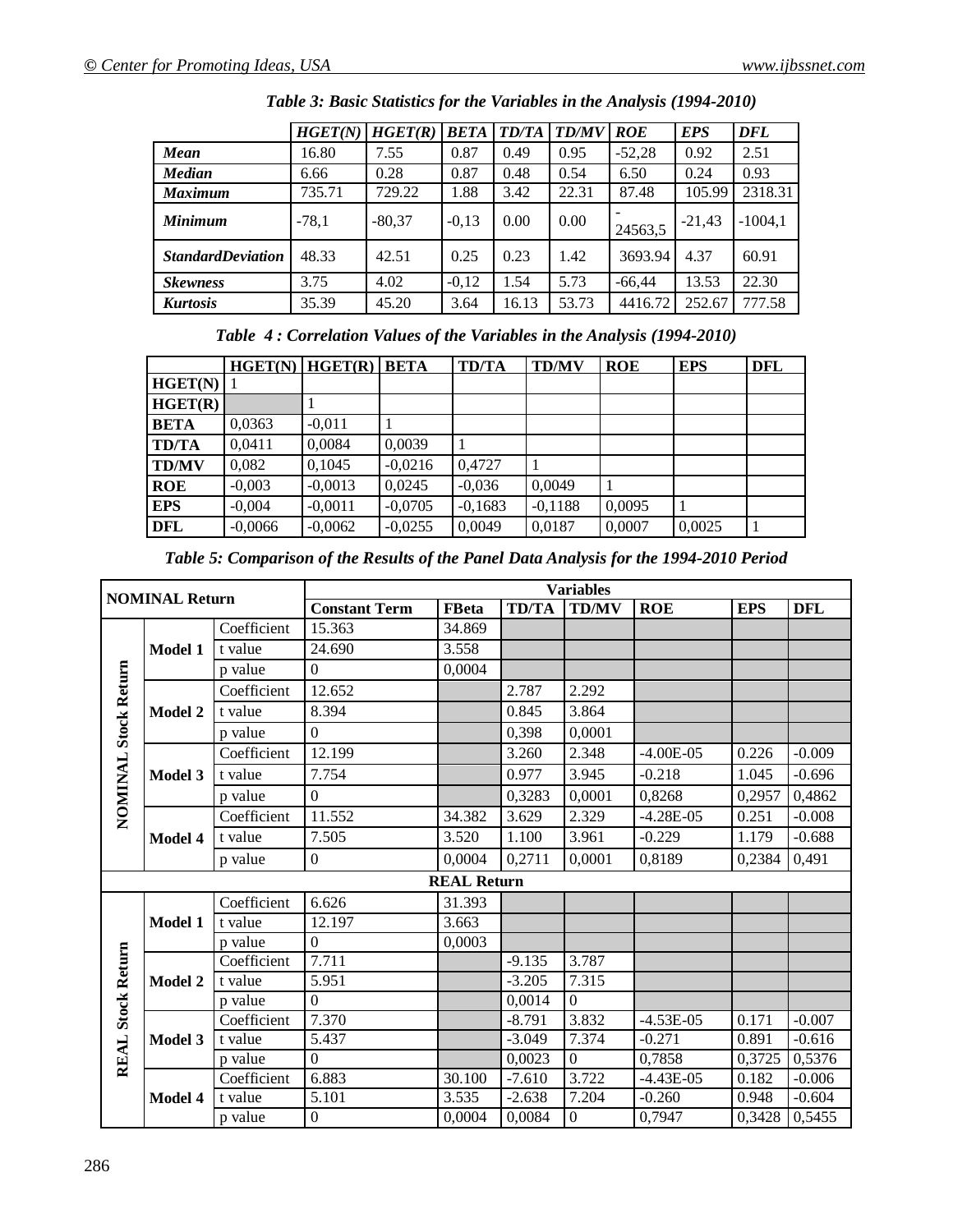|                          |                       |             |                  | <b>Variables</b> |                    |                  |               |            |            |  |  |
|--------------------------|-----------------------|-------------|------------------|------------------|--------------------|------------------|---------------|------------|------------|--|--|
|                          | <b>NOMINAL Return</b> |             |                  | <b>FBeta</b>     | <b>TD/TA</b>       | <b>TD/MV</b>     | <b>ROE</b>    | <b>EPS</b> | <b>DFL</b> |  |  |
|                          |                       | Coefficient | 20.473           | 61.110           |                    |                  |               |            |            |  |  |
|                          | <b>Model 1</b>        | t value     | 20.026           | 3.751            |                    |                  |               |            |            |  |  |
|                          |                       | p value     | $\theta$         | 0,0002           |                    |                  |               |            |            |  |  |
|                          |                       | Coefficient | 23.164           |                  | $-17.093$          | 9.393            |               |            |            |  |  |
| NOMINAL Stock Return     | <b>Model 2</b>        | t value     | 7.653            |                  | $-2.793$           | 7.214            |               |            |            |  |  |
|                          |                       | p value     | $\theta$         |                  | 0,0053             | $\overline{0}$   |               |            |            |  |  |
|                          |                       | Coefficient | 20.309           |                  | $-14.739$          | 9.973            | $-8.00E-05$   | 1.493      | $-0.009$   |  |  |
|                          | <b>Model 3</b>        | t value     | 6.352            |                  | $-2.376$           | 7.592            | $-0.419$      | 3.043      | $-0.512$   |  |  |
|                          |                       | p value     | $\overline{0}$   |                  | 0,0176             | $\overline{0}$   | 0,6751        | 0,0024     | 0,6083     |  |  |
|                          |                       | Coefficient | 18.428           | 58.979           | $-12.312$          | 9.836            | $-8.02E - 05$ | 1.447      | $-0.007$   |  |  |
|                          | Model 4               | t value     | 5.865            | 3.658            | $-1.997$           | 7.536            | $-0.413$      | 3.003      | $-0.410$   |  |  |
|                          |                       | p value     | $\boldsymbol{0}$ | 0,0003           | 0,0459             | $\overline{0}$   | 0,6794        | 0,0027     | 0,6818     |  |  |
|                          |                       |             |                  |                  | <b>REAL Return</b> |                  |               |            |            |  |  |
|                          |                       | Coefficient | 5.784            | 51.319           |                    |                  |               |            |            |  |  |
|                          | Model 1               | t value     | 6.639            | 3.692            |                    |                  |               |            |            |  |  |
|                          |                       | p value     | $\overline{0}$   | 0,0002           |                    |                  |               |            |            |  |  |
|                          |                       | Coefficient | 7.684            |                  | $-16.335$          | 8.989            |               |            |            |  |  |
|                          | <b>Model 2</b>        | t value     | 3.038            |                  | $-3.175$           | 8.106            |               |            |            |  |  |
|                          |                       | p value     | 0,0024           |                  | 0,0015             | $\overline{0}$   |               |            |            |  |  |
| <b>REAL Stock Return</b> |                       | Coefficient | 5.178            |                  | $-14.249$          | 9.498            | $-7.59E-05$   | 1.285      | $-0.008$   |  |  |
|                          | Model 3               | t value     | 1.934            |                  | $-2.730$           | 8.492            | $-0.464$      | 3.120      | $-0.505$   |  |  |
|                          |                       | p value     | 0,0532           |                  | 0,0064             | $\overline{0}$   | 0,6427        | 0,0018     | 0,613      |  |  |
|                          |                       | Coefficient | 3.823            | 49.557           | $-11.298$          | 9.296            | $-7.15E-05$   | 1.223      | $-0.006$   |  |  |
|                          | Model 4               | t value     | 1.427            | 3.614            | $-2.154$           | 8.319            | $-0.431$      | 2.989      | $-0.414$   |  |  |
|                          |                       | p value     | 0,1535           | 0,0003           | 0,0313             | $\boldsymbol{0}$ | 0,666         | 0,0028     | 0,6787     |  |  |

*Table 6: Analysis Results for the 1994-2002 Sub-period*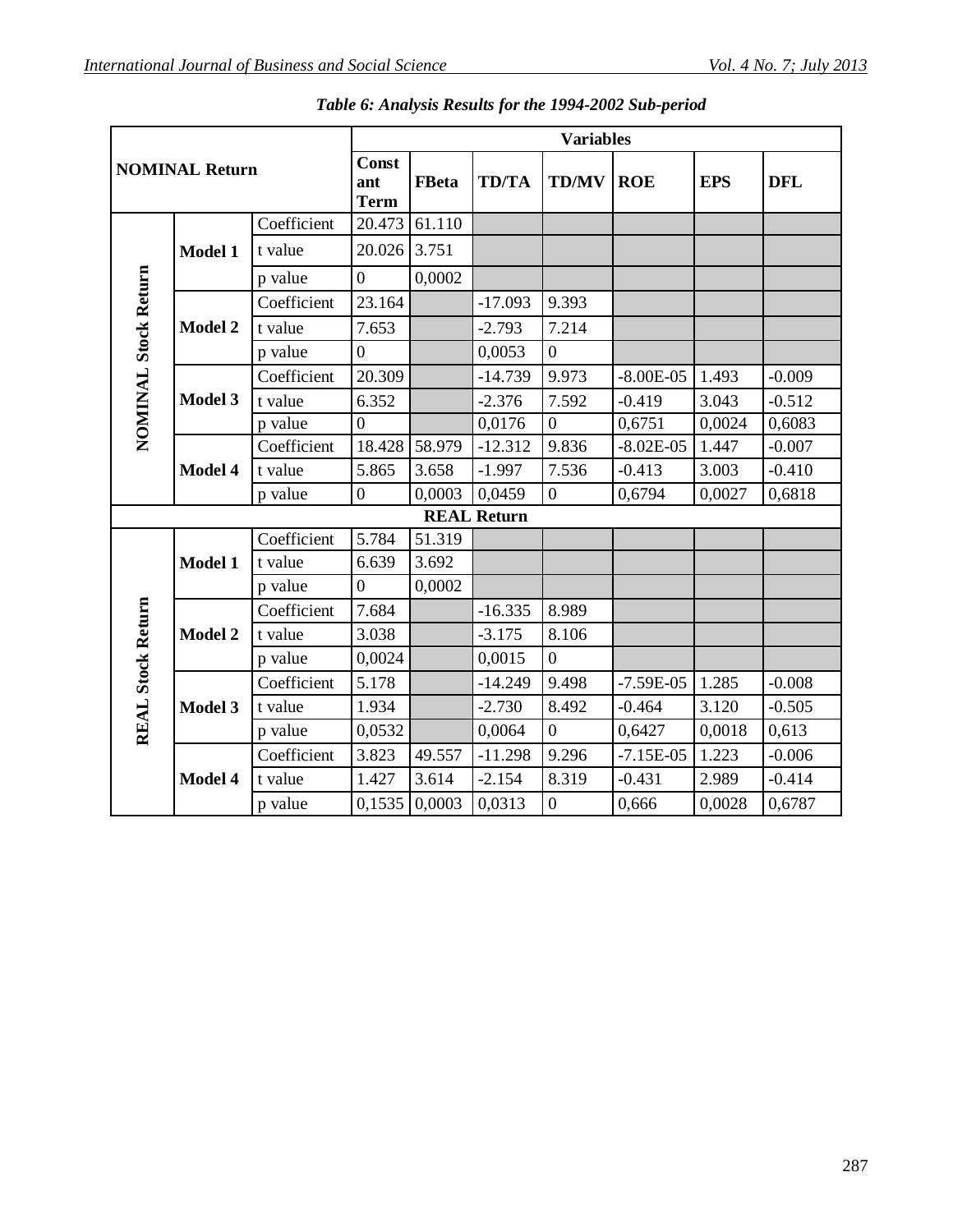|                          |                       |             |                                |                    |              | <b>Variables</b> |            |            |            |
|--------------------------|-----------------------|-------------|--------------------------------|--------------------|--------------|------------------|------------|------------|------------|
|                          | <b>NOMINAL Return</b> |             | <b>Constant</b><br><b>Term</b> | <b>FBeta</b>       | <b>TD/TA</b> | <b>TD/MV</b>     | <b>ROE</b> | <b>EPS</b> | <b>DFL</b> |
|                          |                       | Coefficient | 8.753                          | 16.199             |              |                  |            |            |            |
|                          | Model 1               | t value     | 16.065                         | 2.003              |              |                  |            |            |            |
|                          |                       | p value     | $\boldsymbol{0}$               | 0,0452             |              |                  |            |            |            |
|                          |                       | Coefficient | 9.251                          |                    | $-4.492$     | 1.443            |            |            |            |
|                          | Model 2               | t value     | 7.996                          |                    | $-1.577$     | 3.043            |            |            |            |
|                          |                       | p value     | $\overline{0}$                 |                    | 0,1149       | 0,0024           |            |            |            |
| NOMINAL Stock Return     |                       | Coefficient | 9.071                          |                    | $-3.958$     | 1.438            | 0.014      | $-0.075$   | $-0.004$   |
|                          | <b>Model 3</b>        | t value     | 7.441                          |                    | $-1.360$     | 3.018            | 1.273      | $-0.342$   | $-0.432$   |
|                          |                       | p value     | $\Omega$                       |                    | 0,1737       | 0,0026           | 0,203      | 0,7321     | 0,6656     |
|                          | Model 4               | Coefficient | 9.090                          | 15.077             | $-3.853$     | 1.409            | 0.014      | $-0.057$   | $-0.006$   |
|                          |                       | t value     | 7.463                          | 1.864              | $-1.325$     | 2.961            | 1.282      | $-0.262$   | 0.574      |
|                          |                       | p value     | $\overline{0}$                 | 0,0624             | 0,1851       | 0,0031           | 0,1999     | 0,7928     | 0,5658     |
|                          |                       |             |                                | <b>REAL Return</b> |              |                  |            |            |            |
|                          |                       | Coefficient | 6.675                          | 16.865             |              |                  |            |            |            |
|                          | <b>Model 1</b>        | t value     | 12.450                         | 2.119              |              |                  |            |            |            |
|                          |                       | p value     | $\overline{0}$                 | 0,0342             |              |                  |            |            |            |
|                          |                       | Coefficient | 7.079                          |                    | $-4.320$     | 1.464            |            |            |            |
|                          | <b>Model 2</b>        | t value     | 6.219                          |                    | $-1.536$     | 3.129            |            |            |            |
|                          |                       | p value     | $\overline{0}$                 |                    | 0,1245       | 0,0018           |            |            |            |
|                          |                       | Coefficient | 6.964                          |                    | $-3.879$     | 1.455            | 0.013      | $-0.102$   | $-0.004$   |
| <b>REAL Stock Return</b> | Model 3               | t value     | 5.801                          |                    | $-1.351$     | 3.094            | 1.188      | $-0.478$   | $-0.426$   |
|                          |                       | p value     | $\theta$                       |                    | 0,1768       | 0,002            | 0,2349     | 0,6322     | 0,6694     |
|                          |                       | Coefficient | 6.981                          | 15.713             | $-3.761$     | 1.422            | 0.013      | $-0.084$   | $-0.006$   |
|                          | Model 4               | t value     | 5.823                          | 1.974              | $-1.311$     | 3.032            | 1.198      | $-0.393$   | $-0.579$   |
|                          |                       | p value     | $\theta$                       | 0,0485             | 0,19         | 0,0025           | 0,2309     | 0,6939     | 0,5621     |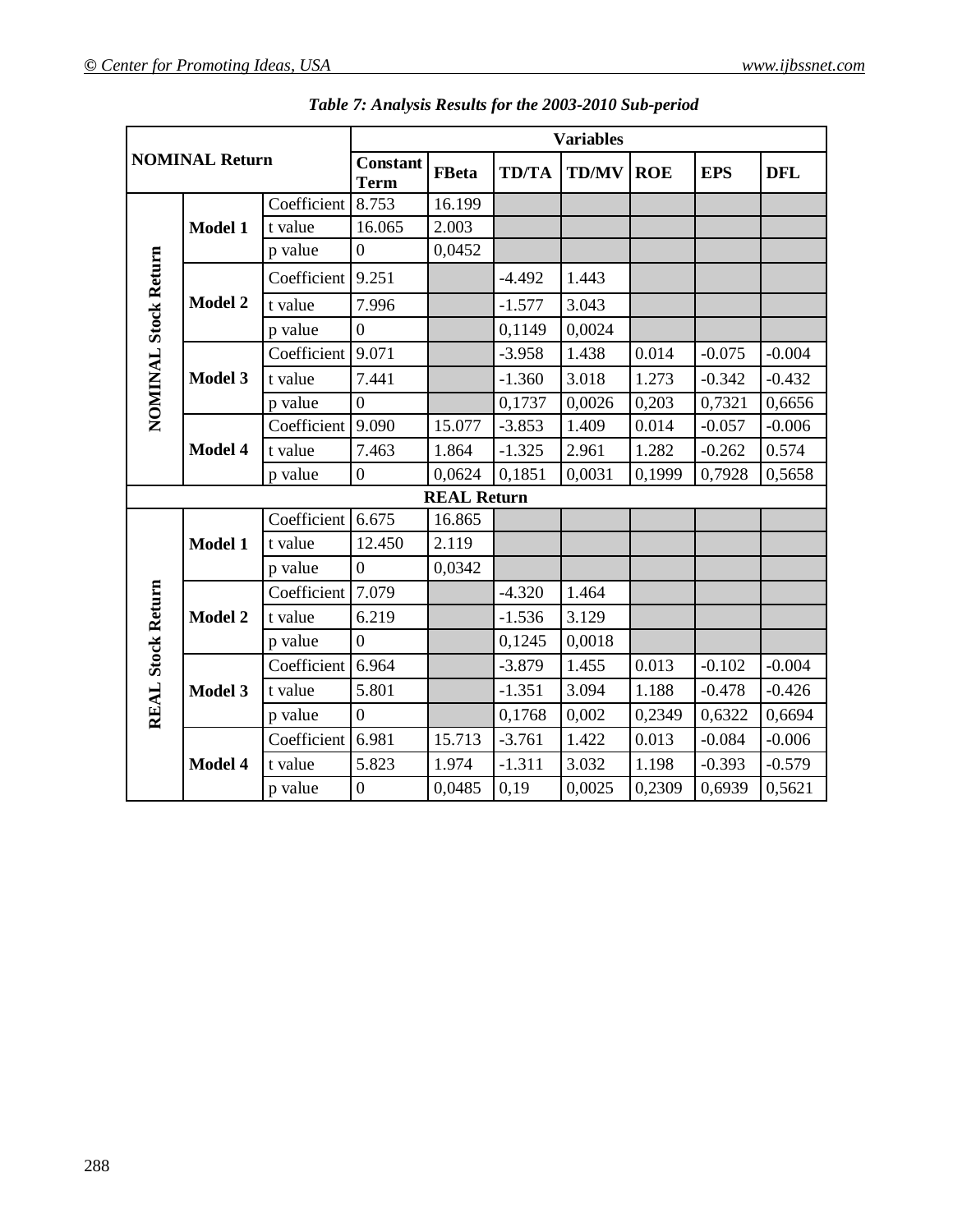|                          |                                            |                                               | <b>Variables</b>                           |                                          |                                            |                                          |  |  |  |  |
|--------------------------|--------------------------------------------|-----------------------------------------------|--------------------------------------------|------------------------------------------|--------------------------------------------|------------------------------------------|--|--|--|--|
|                          | <b>FBeta</b>                               | <b>TD/TA</b>                                  | <b>TD/MV</b>                               | <b>ROE</b>                               | <b>EPS</b>                                 | <b>DFL</b>                               |  |  |  |  |
| 1994-2010 Base Period    |                                            |                                               |                                            |                                          |                                            |                                          |  |  |  |  |
| <b>Nominal</b><br>Return | Positive and<br>significant effect(*)      | Statistically<br>insignificant<br>effect      | Positive and<br>significant<br>$effect(*)$ | Statistically<br>insignificant<br>effect | Statistically<br>insignificant<br>effect   | Statistically<br>insignificant<br>effect |  |  |  |  |
| <b>Real Return</b>       | Positive and<br>significant effect(*)      | Negative<br>and<br>significant<br>$effect(*)$ | Positive and<br>significant<br>$effect(*)$ | Statistically<br>insignificant<br>effect | Statistically<br>insignificant<br>effect   | Statistically<br>insignificant<br>effect |  |  |  |  |
| 1994-2002 Sub-period     |                                            |                                               |                                            |                                          |                                            |                                          |  |  |  |  |
| <b>Nominal</b><br>Return | Positive and<br>significant effect( $*)$   | Negative<br>and<br>significant                | Positive and<br>significant<br>$effect(*)$ | Statistically<br>insignificant<br>effect | Positive and<br>significant<br>$effect(*)$ | Statistically<br>insignificant<br>effect |  |  |  |  |
| <b>Real Return</b>       | Positive and<br>significant effect(*)      | Negative<br>and<br>significant                | Positive and<br>significant<br>$effect(*)$ | Statistically<br>insignificant<br>effect | Positive and<br>significant<br>$effect(*)$ | Statistically<br>insignificant<br>effect |  |  |  |  |
|                          |                                            |                                               | 2003-2010 Sub-period                       |                                          |                                            |                                          |  |  |  |  |
| <b>Nominal</b><br>Return | Positive and<br>significant effect( $*)$   | Statistically<br>insignificant<br>effect      | Positive and<br>significant<br>$effect(*)$ | Statistically<br>insignificant<br>effect | Statistically<br>insignificant<br>effect   | Statistically<br>insignificant<br>effect |  |  |  |  |
| <b>Real Return</b>       | Positive and<br>significant effect( $**$ ) | Statistically<br>insignificant<br>effect      | Positive and<br>significant<br>$effect(*)$ | Statistically<br>insignificant<br>effect | Statistically<br>insignificant<br>effect   | Statistically<br>insignificant<br>effect |  |  |  |  |

|  |  |  | Table 8: Comparison of All Panel Data Analysis Results |  |
|--|--|--|--------------------------------------------------------|--|
|--|--|--|--------------------------------------------------------|--|